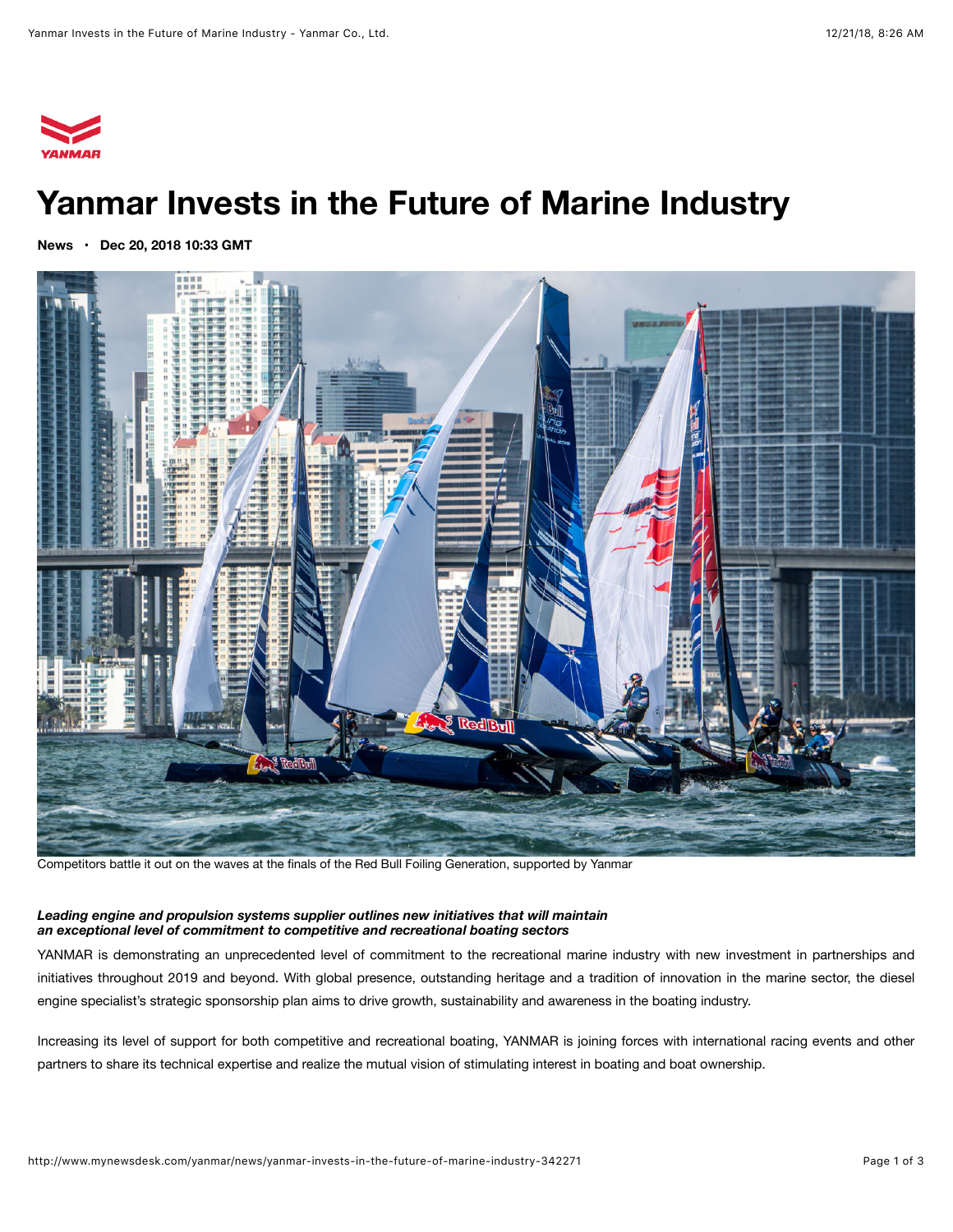Confirmed partnerships include an exciting alliance with the 36<sup>th</sup> America's Cup, the oldest trophy in international sport and the pinnacle of yachting. As Official Marine Supplier, YANMAR will be on the race course throughout all the associated events from the commence of racing in Autumn 2019 in the Mediterranean up to the Cup Match in Auckland in March 2021, while YANMAR's marine diesel engines will be used on the America's Cup Race Management boats. This year, YANMAR also announced new backing for the [Red Bull Foiling Generation World Finals](https://youtu.be/R88BhW0CcFk), aligning with its core values supporting youth and building on the current collaboration between YANMAR and MLS soccer team, the New York Red Bulls. Further reinforcing its affiliation with competitive sailing, YANMAR has revived its Dragon Class yacht racing team, YANMAR Racing, led by America's Cup veteran Peter Gilmour. Earlier this year, YANMAR MARINE INTERNATIONAL (YMI) partnered with GetMyBoat, an online boat rental and water experience market place with over 130,000 listings in 184 countries, providing an easy platform for existing boaters and new boaters alike to get on the water and further into boating lifestyles.

Sander Gesink, Marketing Manager of YANMAR MARINE INTERNATIONAL, said: "As marine ambassadors, we care deeply about the success and health of our entire industry. It is befitting YANMAR's reputation as suppliers of cutting-edge marine solutions and advanced diesel engine technology that we strive to play a leading role in creating a sustainable future for the industry. We are confident the new partnerships, sponsorships and initiatives we have announced will help to generate participation in boat-based activities and increase desire for boat ownership, while also fostering YANMAR's close relationship with our customers. By joining forces with our industry partners, we can share our technical expertise and engineering knowledge to continue the long-standing YANMAR tradition of providing solutions to mariners, while also strengthening our connection to recreational marine activities through mutually-beneficial associations with new events and companies."



A new video highlights YANMAR's support of the Red Bull Foiling Generation Finals

### **About YANMAR**

With its beginnings in Osaka, Japan in 1912, YANMAR went on to become the first company to succeed in making a compact diesel engine of practical size in 1933. With industrial diesel engines as the cornerstone of the business, YANMAR has continued to expand its range of products, services and expertise to deliver total solutions as a diesel engine and equipment manufacturer. Providing small and large engines, agricultural machinery and facilities, construction equipment, energy systems, marine engines, machine tools, and components — YANMAR's global operations span seven business domains on land and at sea.

Based in the Netherlands, YANMAR MARINE INTERNATIONAL is focused on the recreational marine sector globally, supplying engines for both sailboats and powerboats, and light duty commercial applications. Over the years, YANMAR has built an enviable reputation for proven marine technology delivering high quality and reliability and continues to develop advanced technology for the cleanest and most efficient diesel engines.

#### **For further press information, please contact:**